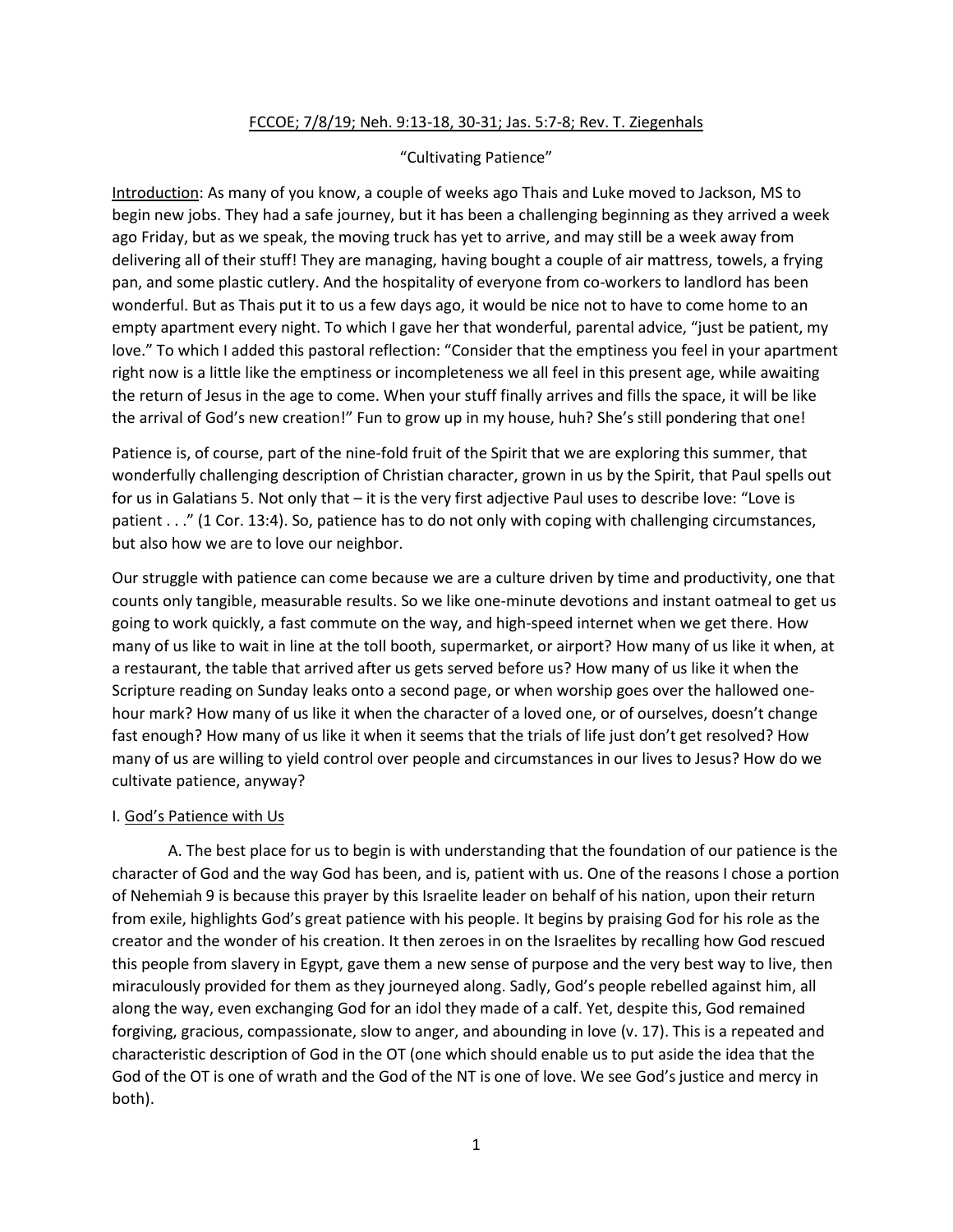B. "Slow to anger," then, is the phrase that is used to describe God's patience. Sometimes translated long-suffering, literally, it means "long of the nostrils," giving us this visual that God's wrath takes a long time to build up! Nehemiah sums it all up with the statement: "For many years you were patient with them." So why would God be so patient with his people? Why so patient with us? Peter, in his second letter, gives us a glimpse into this aspect of God's heart:

But do not forget one thing dear friends: With the Lord a day is like a thousand years, and a thousand years are like a day. The Lord is not slow in keeping is promises, as some understand slowness. He is patient with you, not wanting anyone to perish, but everyone to come to repentance. . . Bear in mind that our Lord's patience means salvation, just as our brother Paul wrote you with the wisdom that God gave him. [2 Pe. 3:8-9, 15; cf. Ro. 2:4]

God is patient with the human race because he wants what's best for us. He longs for us to turn from our arrogant, stiff-necked, and rebellious ways, to begin to live according to his purposes, and to enjoy the life that is truly life, beginning now and lasting on into eternity.

#### II. Bearing with Our Neighbor

A. Given, then, God's patience with us, Jesus calls us to extend that patience to others. The parable of the unmerciful servant, which Jesus tells in response to a question Peter asks about how many times he should forgive someone who's sinned against him, brings this home. It's about a servant who had amassed a load of debt. It was so great—ten thousand bags of gold—that he had no hope of paying the king back. The king ordered that the servant, his wife and children, and all of their goods, be sold as a beginning to the fellow's repayment plan. But the servant got on his knees and pleaded: "Be patient with me and I will pay back everything." In response the king's patience was astounding. He took pity on his servant and forgave the entire debt. The servant then went out and bumped into someone who owed him one hundred silver coins. However, when this fellow servant fell on his knees and pleaded for patience, the first servant not only refused, but had the man thrown into prison (Ma. 18:21- 35). Not surprisingly, Jesus didn't take too kindly to this response as he drew the parable to a close. He calls us to extend to others the patience from God that we have received.

As Paul writes to the church: "Therefore, as God's chosen people, holy and dearly loved, clothe yourselves with compassion, kindness, humility, gentleness and patience, bearing with each another and forgiving one another . . . as the Lord forgave you" (Col. 3:12-13). The way we are to cultivate patience with others, a patience that may even lead to forgiveness (even to a moving company that seems to have wronged us by taking its sweet time!), is to constantly reflect on God's patience with us.

B. The discipline of sabbath might be helpful here. On the sabbath we intentionally put aside our push for productivity and enter another reckoning of time. We put aside our work, trusting that as we do so, God is still at work and will meet our needs. We set apart time to worship, putting ourselves in the presence of a holy God and his set apart people, in order to remember and reflect on his incredible love for us, how at the center of the Christian story is a God who is patient, not in a hurry, and slowly yet diligently over many generations working his purposes out. We engage in activities to help us rest and recuperate, experiencing time as a gift to enjoy, not a scarce commodity to make the most of. We might even consider unplugging from all those high-speed devices in our lives that so easily direct our sense of time. All of the above can help us develop a rhythm of patience as we head into the week, with others and even with ourselves.